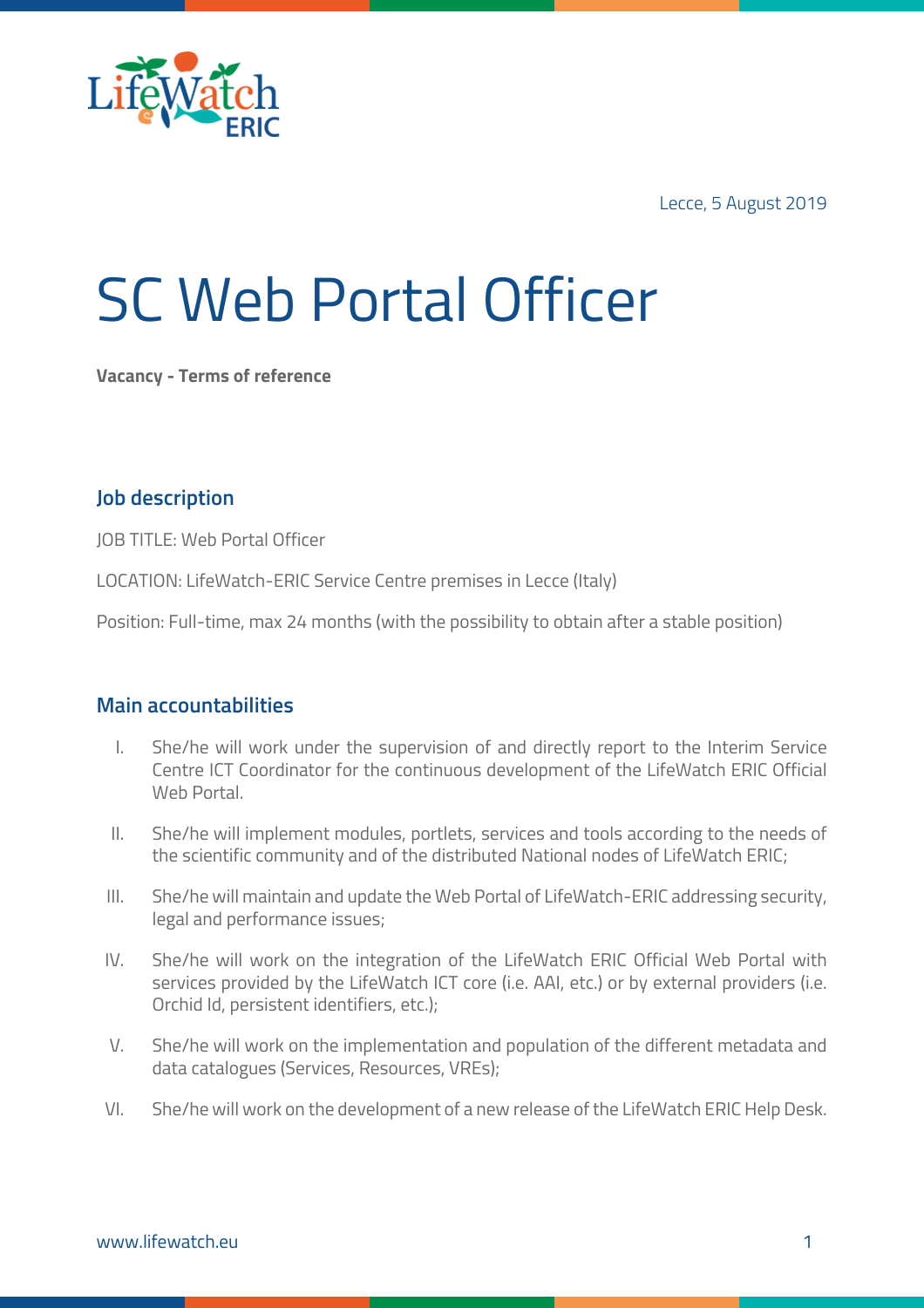

## **The ideal candidate should meet the following requirements**

- § Have at least a three-year university degree or equivalent qualifications in Computer Science;
- § At least one year of accredited professional experience in design, development and deployment of Web Applications;
- **Exercedited professional experience in creating high-quality web and mobile apps that contain** rich content and user interface components by working closely with user experience designers to take wireframes and mock-ups from concept to implementation.
- § Able to identify specific issues in the user interface, recommending and implementing solutions that influence and improve the design of products to provide a pleasant user experience along with high performance, security, quality, and stability.
- **Experience in working with JAVA frameworks like Liferay. Experience with HTML/HTML5,** CSS, Javascript, jQuery. Work with a variety of relational databases (MS SQL Server, MySQL, Virtuoso, MongoDB), operating systems (Linux, Windows, iOS, Android), and modern UI frameworks (JQuery and similar products). Experience with GitHub.
- § Fluent in written and spoken English. Skills in other European working languages would be an advantage;
- § Proven organisation and communication skills, committed to working in teams and under tight deadlines, and in international environments and multi-language contexts;
- Be available to travel abroad for the specific work needs of this position.

#### **The vacancy is subject to the following procedure**

- § A short covering letter and Curriculum Vitae\* (EUROPASS format, 4 pages at the most) should be submitted to the Interim Service Centre ICT Coordinator (nicola.fiore@lifewatch.eu) and in Cc to Service Centre Interim Director (alberto.basset@lifewatch.eu) by **September 15th, 2019.**
- § Shortlisted candidates will be contacted directly by the LifeWatch ERIC Interim Service Centre ICT Coordinator
- **Candidates may be called for an interview with the LifeWatch ERIC Interim Service Centre ICT** Coordinator and Interim Service Centre Director
- She/he will be appointed for a 24-month period maximum. A competitive salary, 35.000 $\epsilon$  40.000€ based on the qualifications and experience of the candidate, will be offered. Employment will be in Italy and follow Italian employment law.